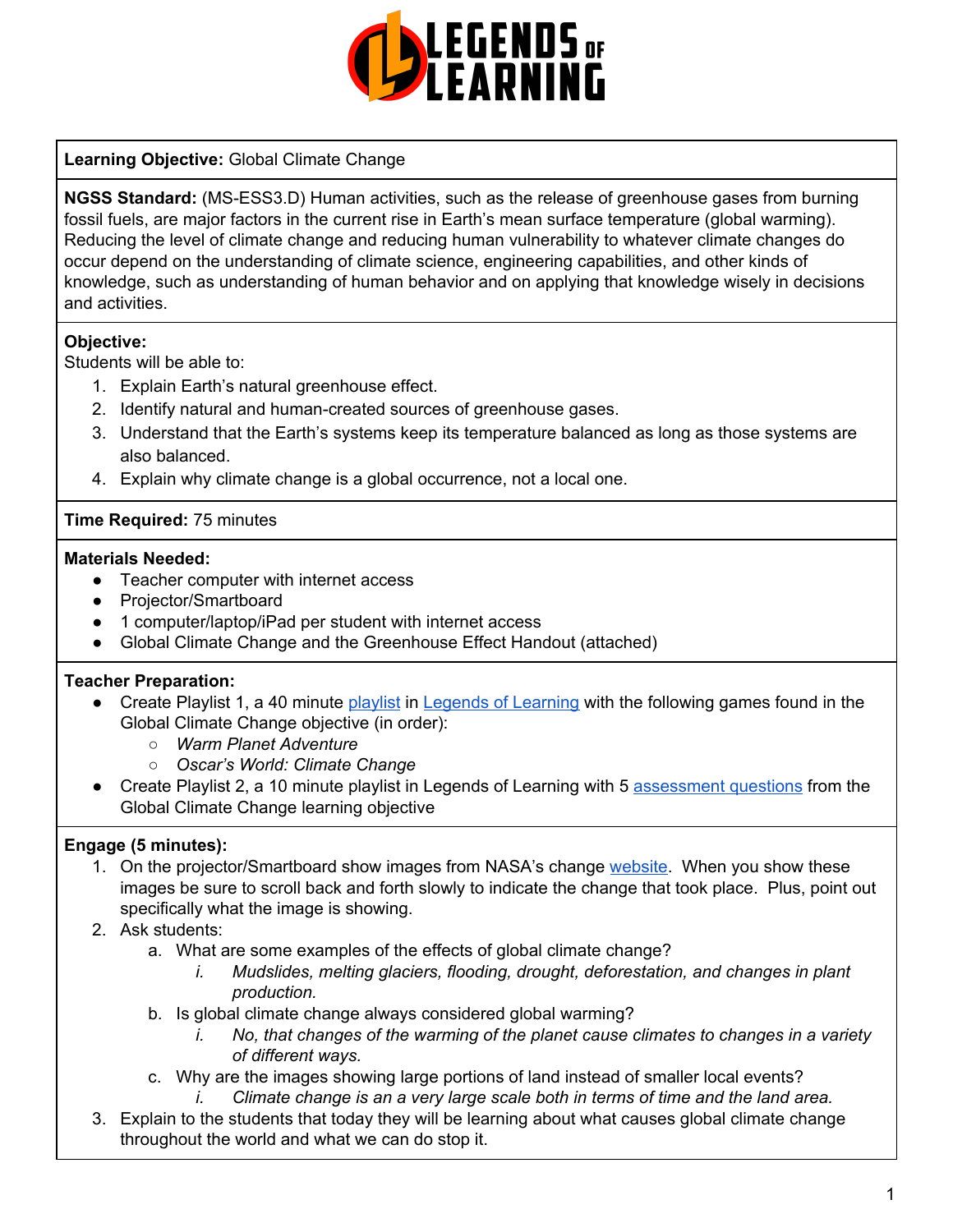

# **Explore (40 minutes):**

- 1. Have your students sign in to Legends of [Learning](https://lol.desk.com/customer/en/portal/articles/2809984-students-joining-a-playlist) and enter your teacher code.
- 2. [Launch](https://lol.desk.com/customer/en/portal/articles/2822815-creating-multiple-playlists) Playlist 1 to your students.
- 3. As students complete *Warm Planet Adventure*, students should fill out the Global Climate Change and the Greenhouse Effect Handout.
- 4. Assist students as needed during game play, pause playlist if you need to address content or questions to entire class.
- 5. If students finish the first game and worksheet early they can continue on in the playlist and try the game *Oscar's World: Climate Change*. This game will help test their knowledge.

## **Explain (10 minutes):**

- 1. Review the answers to the handout Global Climate Change and the Greenhouse Effect Handout by recreating the diagram on the whiteboard.
- 2. As you review the chart and answers, clarify any misconceptions that students may have.

## **Elaborate (10 minutes):**

- 1. Global climate change is often discussed in terms of how it will affect humans. However, many other organisms will be affected as well. Let's take a look at how other species will be affected by climate change.
- 2. Show the following video to the class: [https://www.youtube.com/watch?v=ZCKRjP\\_DMII](https://www.youtube.com/watch?v=ZCKRjP_DMII)
- 3. Ask:
	- a. How many species have been identified as evolving in response to climate change? *i. 20*
	- b. How are humans helping wildlife adapt to climate change?
		- *i. Refugees, climate change checkups, moving species,*
	- c. Some organisms may not be able to evolve fast enough to climate change to survive. How might this affect this biodiversity on Earth and why is this so important to consider?
		- *i. Total biodiversity on Earth will decrease. Lower biodiversity creates a negative feedback loop on the total biodiversity of an ecosystem*

## **Evaluate (10 minutes):**

- 1. [Launch](https://lol.desk.com/customer/en/portal/articles/2822815-creating-multiple-playlists) Playlist 2 to your students. When they finish the assessment questions, any time left is freeplay.
- 2. [Analyze](https://lol.desk.com/customer/en/portal/articles/2787419-tracking-student-progress-and-performance) student results to determine what concepts need to be a focus for reteaching.

## **Additional Lesson Strategies:**

- To use Legends for additional instruction, create a [custom](https://intercom.help/legends-of-learning/en/articles/2154910-creating-a-playlist) playlist with an [instructional](https://intercom.help/legends-of-learning/en/articles/3505828-types-of-games) game and pre and post [assessment](https://intercom.help/legends-of-learning/en/articles/2154913-adding-assessments-to-a-playlist).
- To use Legends for a quick formative [assessment](https://intercom.help/legends-of-learning/en/articles/2154913-adding-assessments-to-a-playlist), create a 5-question assessment in a [playlist](https://intercom.help/legends-of-learning/en/articles/2154910-creating-a-playlist).
- To use Legends for a student-directed experience, create a [targeted](https://intercom.help/legends-of-learning/en/articles/3340814-targeted-freeplay) freeplay playlist.
- Encourage students to play on their own at home in Legends of Learning: [Awakening](https://intercom.help/legends-of-learning/en/articles/2425490-legends-of-learning-awakening) for a student-driven experience including avatars, battling, and quests all centered around topics they are covering in class.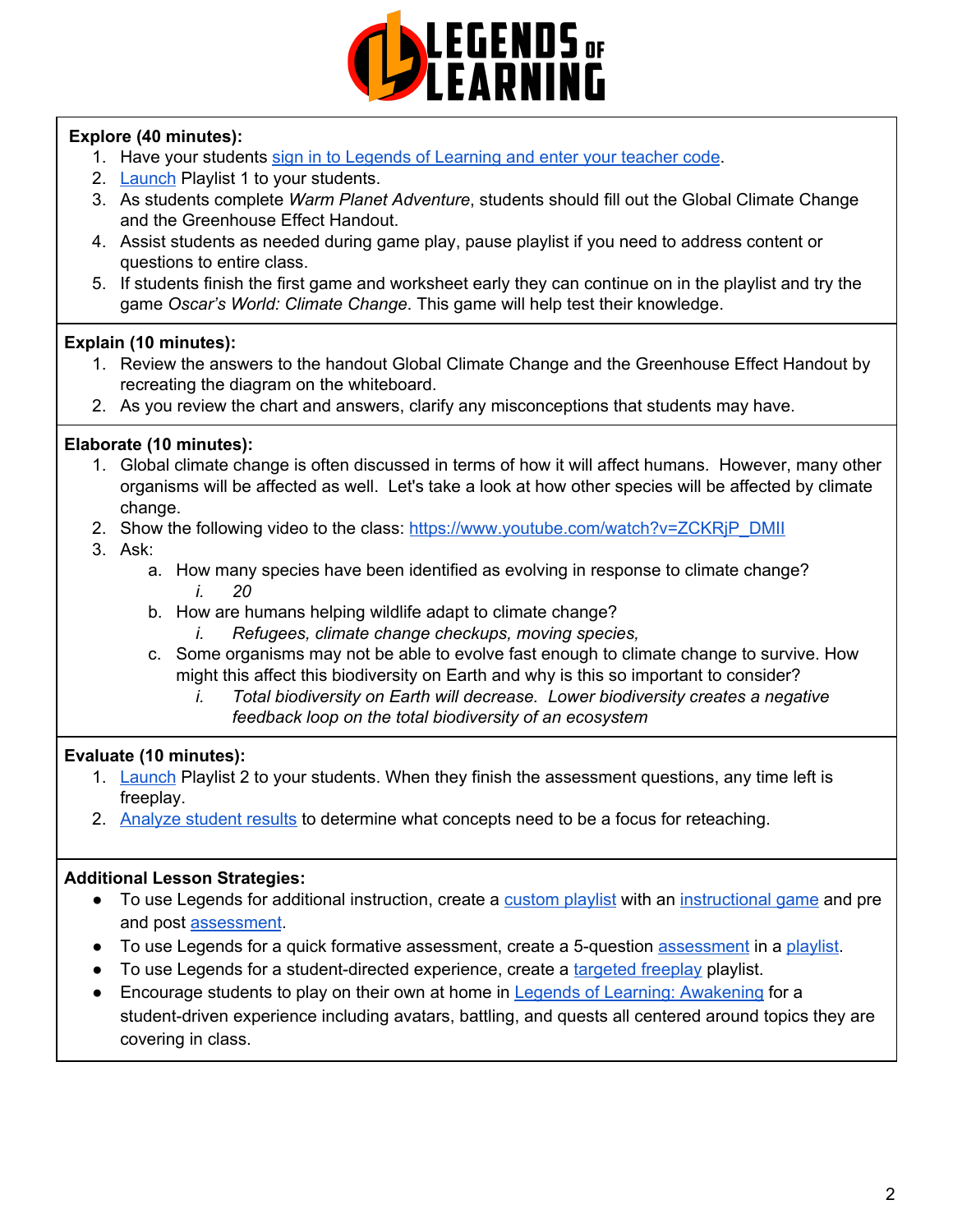

# Global Climate Change and the Greenhouse Effect Name / Pd:

Directions: After playing the first game in Legends of Learning called *Warm Planet Adventure*, use the diagram below to answer the question.



Image [source.](http://www.thecompetitionworld.com/2014/11/global-warming-enhanced-greenhouse.html)

- 1. The "Natural" diagram is showing how Earth's greenhouse effect helps keep the planet at a warm enough temperature for life to occur. Does all of the energy become trapped the by greenhouse effect?
- 2. How are the greenhouse gasses different on the "Human Enhanced" system when compared to the "Natural" system?
- 3. The "Human Enhanced" system allows ( *more / less* ) heat to escape the atmosphere.